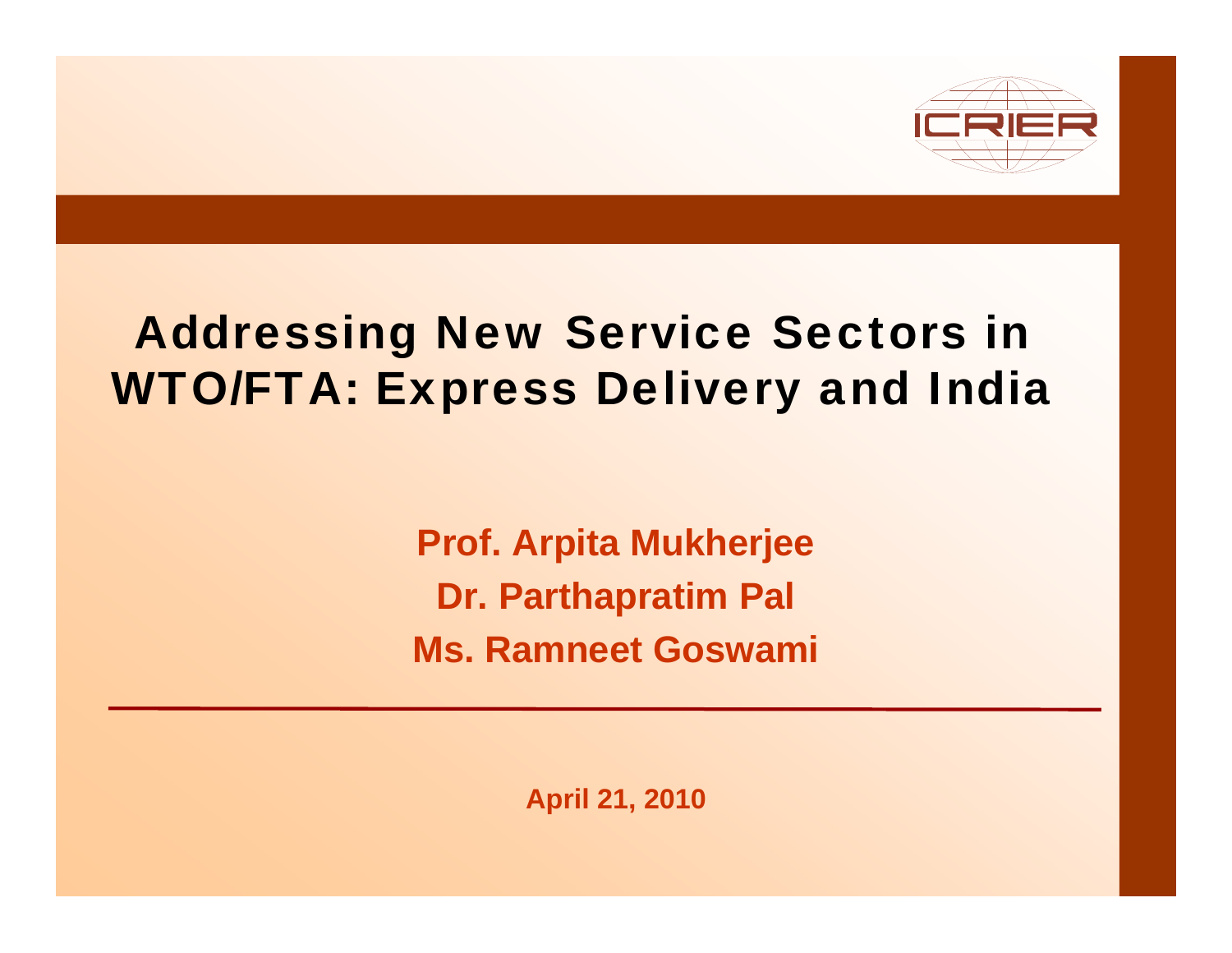#### **Developments in Services Sector**

- • Global trade in services increased from \$1.3 trillion in 1998 to \$3.8 trillion in 2008
- • Liberalisation, technological developments, innovative business practices
	- Different modes o f services delivery
	- Inter-linkages
	- New services ex press deliver y
- • Classification of services – is W/120 adequate? – poor classification leading to inadequate liberalisation
- $\bullet$ • Scheduling – positive list, negative list, hybrid
- $\bullet$  Going beyond service sector commitments – Investment, IPR, Trade Facilitation, especially in FTAs

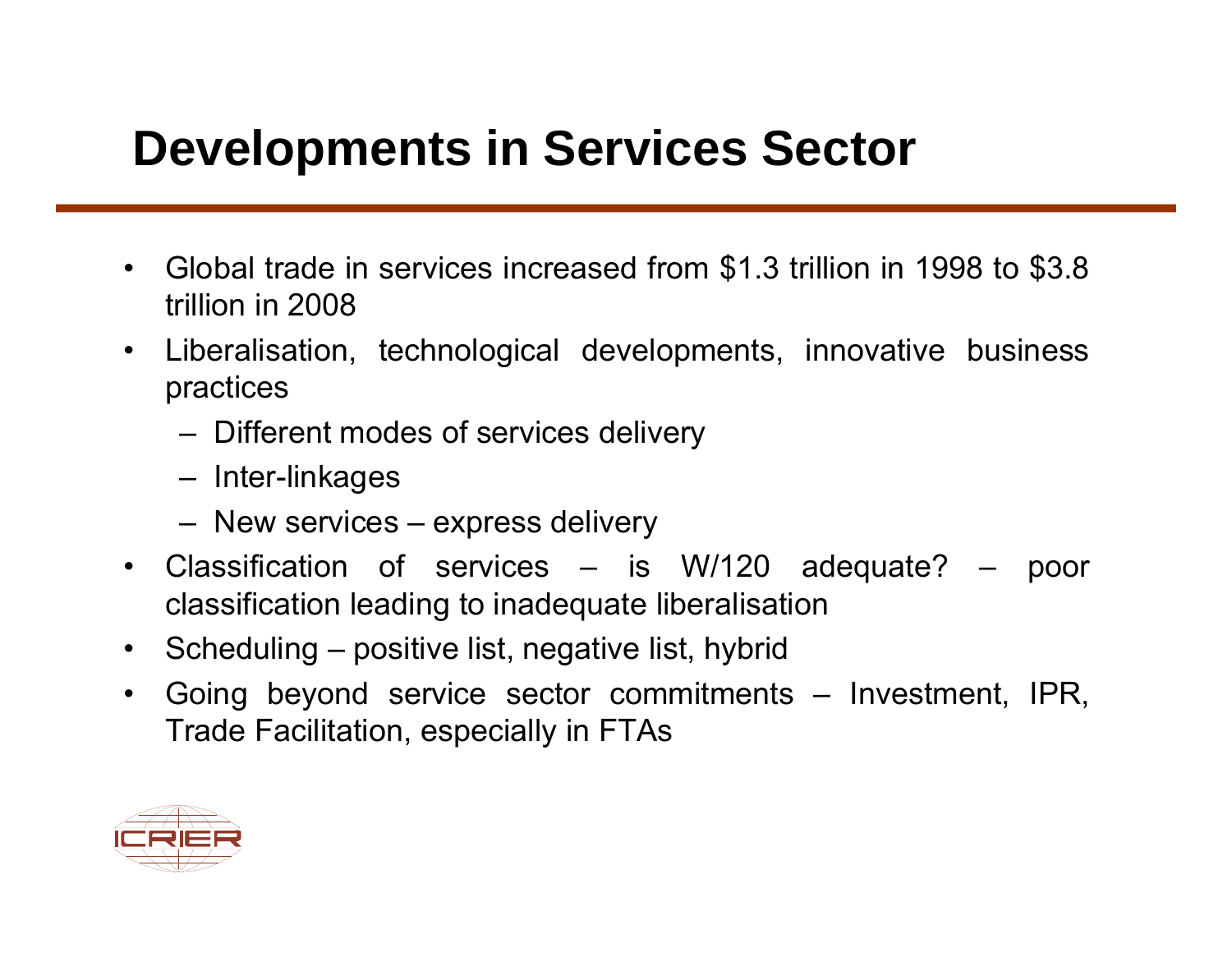#### **Objective and Structure**

How developing countries like India should address new sectors like express delivery services in WTO/FTAs

- Structure:
	- •Recent developments in the express delivery sector
	- •Express delivery sector in India
	- • Multilateral liberalisation in postal, courier and express delivery sector and transport linkages
	- $\bullet$ Liberalisation in FTAs/PTAs
	- •India's negotiating strategies and options
	- •Some thoughts………….

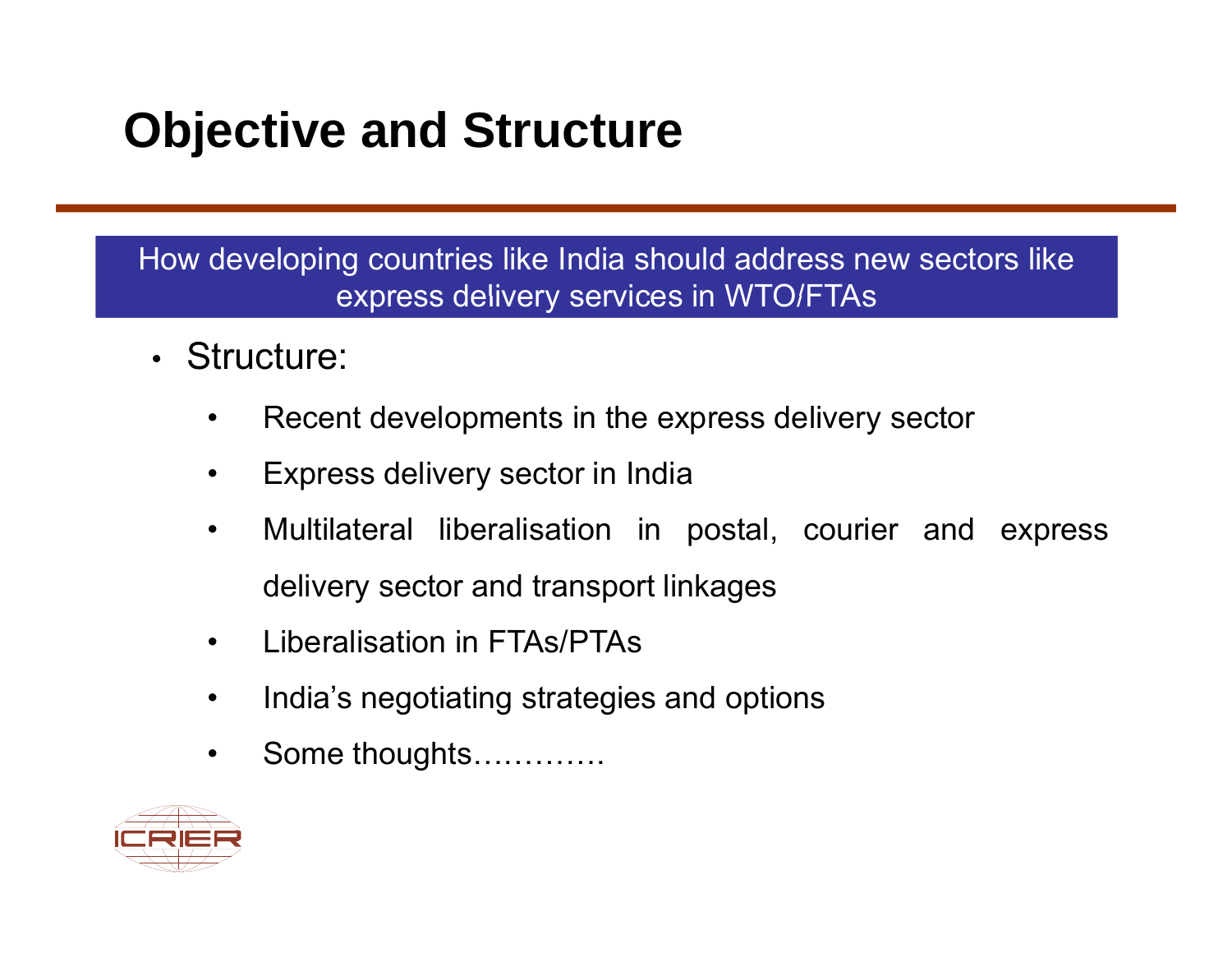#### **Express Delivery Services**



- • Part of Communication services
- $\bullet$  Turnover of \$175 billion in 2008
- • Emplo yment intensive – in 2008 direct employment 1.3 million
- • Key component of logistic chain - trade facilitating agent

The EDS industry provides services which include integrated door-to-door transport and quick delivery of time-definite shipments of documents, samples, parcels, etc.



EDS and Telecommunication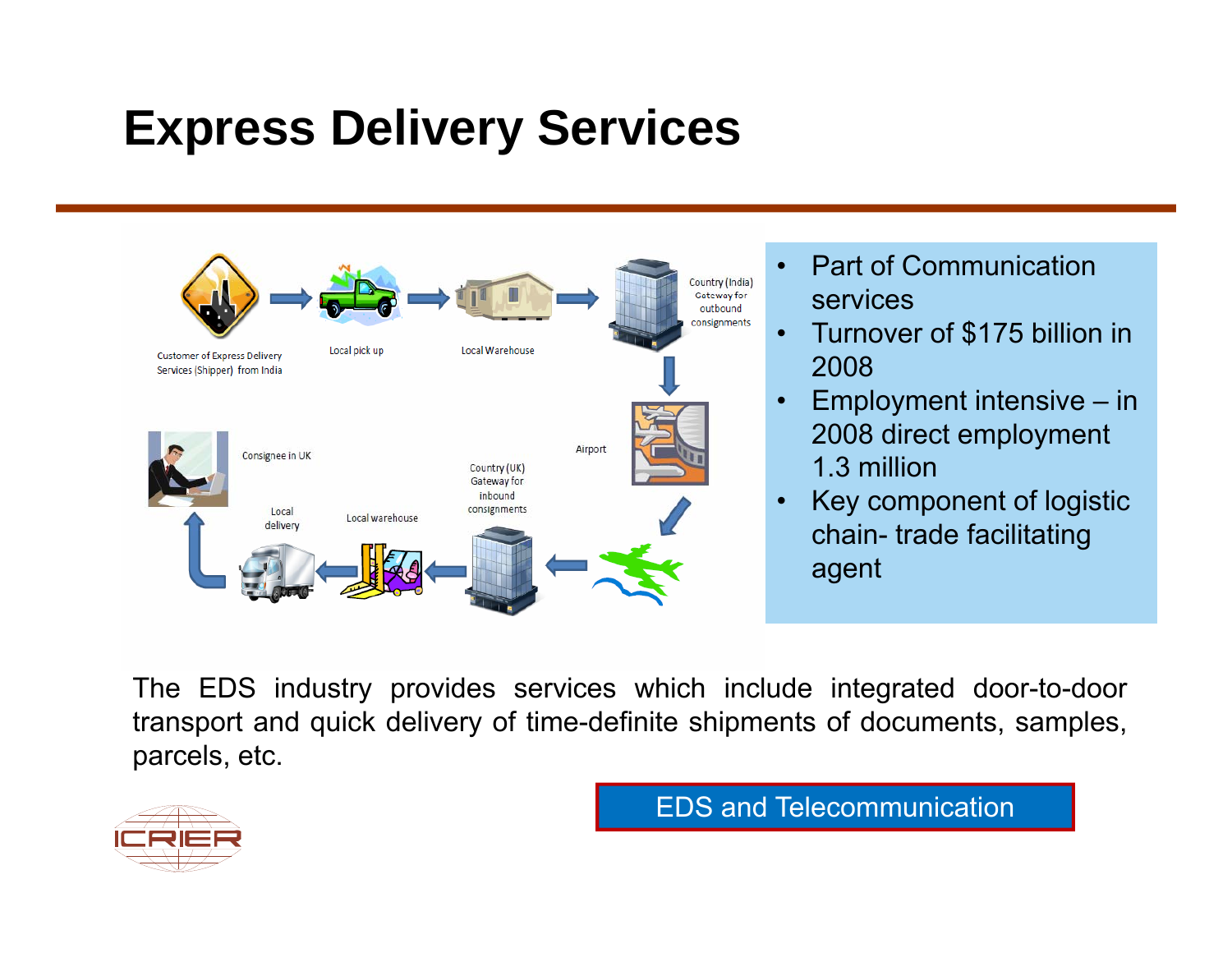#### **Global Developments**

- $\bullet$ Heterogeneous market
- $\bullet$ • Postal Reforms – As on July 2009, out of 156 in 70% of the countries, public postal operator has been corporatised
- $\bullet$  Difficult to distinguish between postal, logistics, express companies based on ownership, services offered, etc.
- $\bullet$ Regulatory regimes are developing: India & China, various barriers

| <b>WTO</b>  | • W/120: derived from UNCPC classifies post<br>and<br>telecommunications together<br>· Postal and courier services based on ownership, no<br>mention of express delivery<br>· Discussion in Doha Round – classification, getting<br>commitments<br>• Regulatory issues |  |  |  |  |  |
|-------------|------------------------------------------------------------------------------------------------------------------------------------------------------------------------------------------------------------------------------------------------------------------------|--|--|--|--|--|
| <b>FTAS</b> | • Each country has a different approach<br>• Deeper commitments – not possible to sign FTAs with the US<br>and EU without commitments in this sector, although their<br>approach vary                                                                                  |  |  |  |  |  |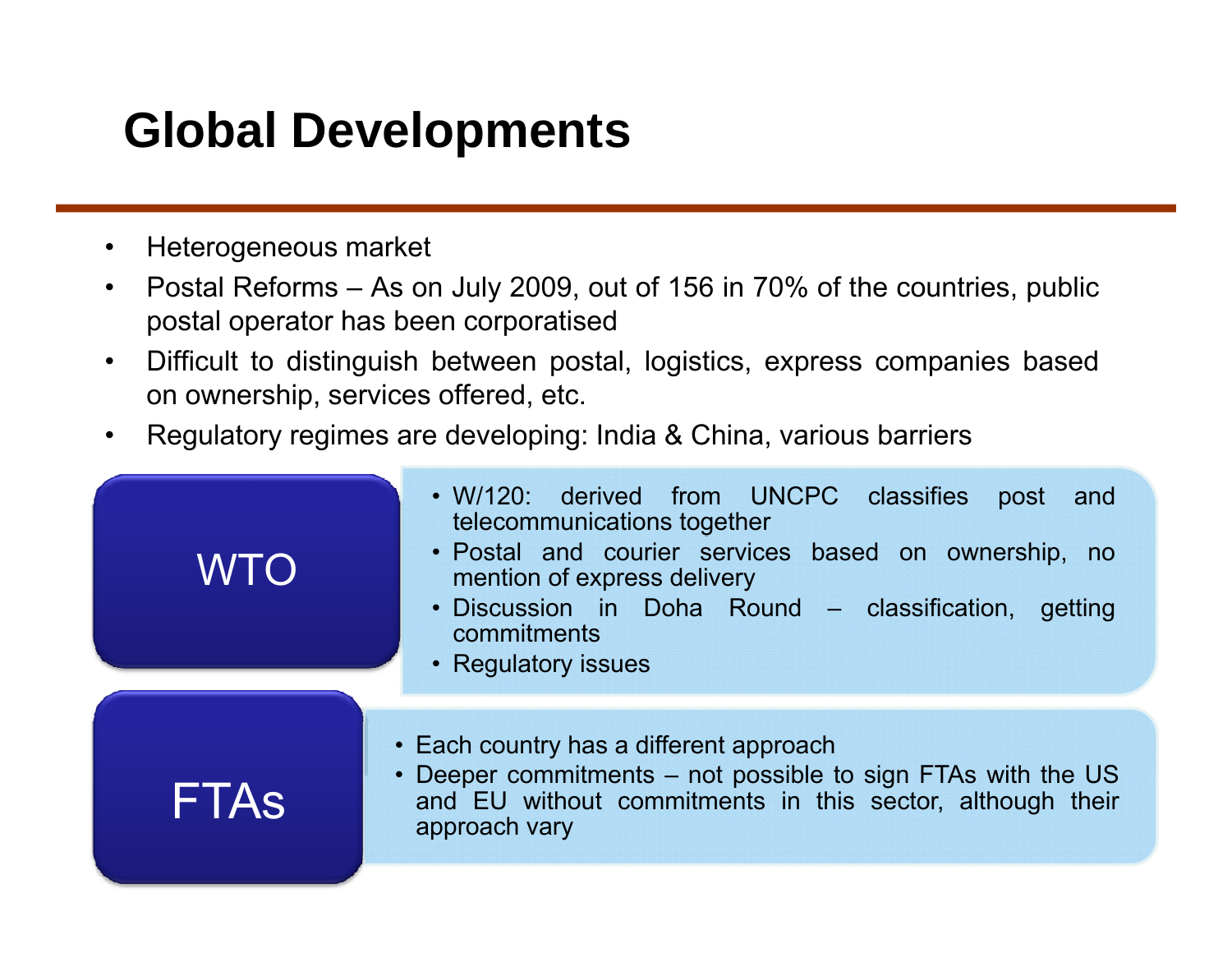#### **EDS/Courier Industry in India**

- •One of the oldest industries
- $\bullet$ Organised courier started in 1980s
- •**Governed by Indian Post Office Act, 1898**
- $\bullet$  Fragmented industry: Global integrators and their partners, large Indian companies, small/medium regional companies, local companies (Total around 2500) and India Post (EMS) – setup different from telecom
- $\bullet$ Turnover: US\$1.4 billion in 2005-06
- $\bullet$ Medium and large companies contribute 76% of the revenue
- •Employment: one million
- •Growth rate: 20-25%
- • Some key clients: IT, banking, telecommunication, textile, pharmaceutical, autocomponent, organized retail, etc.
- $\bullet$ • Non-document is growing faster than documents
- • Medium to large companies earn over 50% of revenue from express/logistics, and similar number from non-document
- •Document constitute over 70% of business of smaller companies

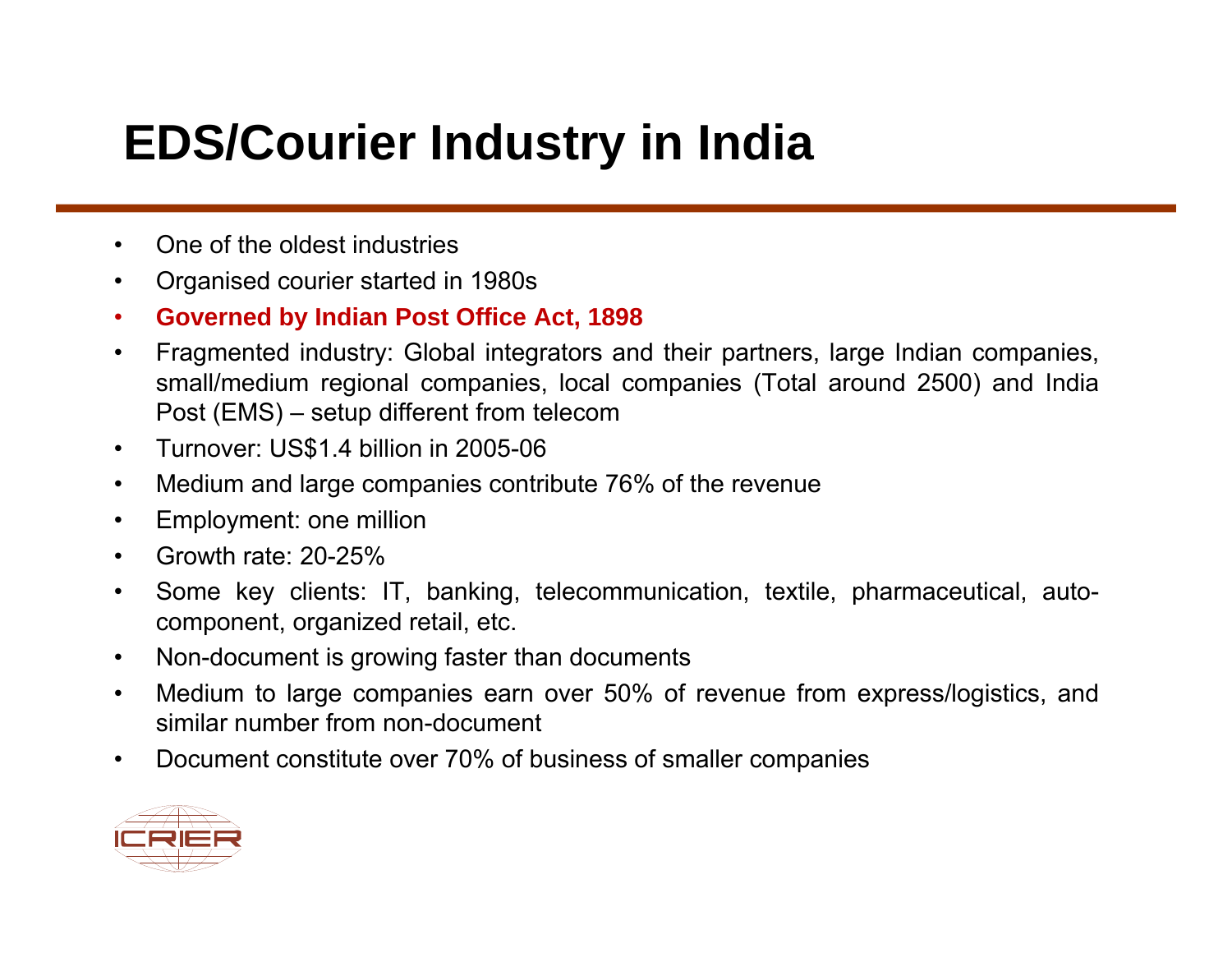#### **The New Regulation…and India**

- $\bullet$  In 2006, the Indian Post Office Amendment Bill was initiated, it went through several rounds of revisions and then withdrawn in January 2009
- • New bill likely to be in place this year
	- Why <sup>a</sup> new regulation?
	- Reserved area letter
	- Definitional issues and classification
	- Postal reform India is one of the few countries where postal sector is **least liberalised**
- $\bullet$  India's international negotiating strategy
	- Proponent of services liberalisation both in WTO and FTAs
	- Offensive in Mode 4, Mode 1, IT, knowledge-based services
	- Defensive in postal and courie r services (incl. EDS) no commitments in WTO/FTAs
	- Major trading partners have strong interest in liberalising postal, courier, EDS, allied sectors like transport – focus on regulatory issues



#### **New Regulation and WTO/FTAs**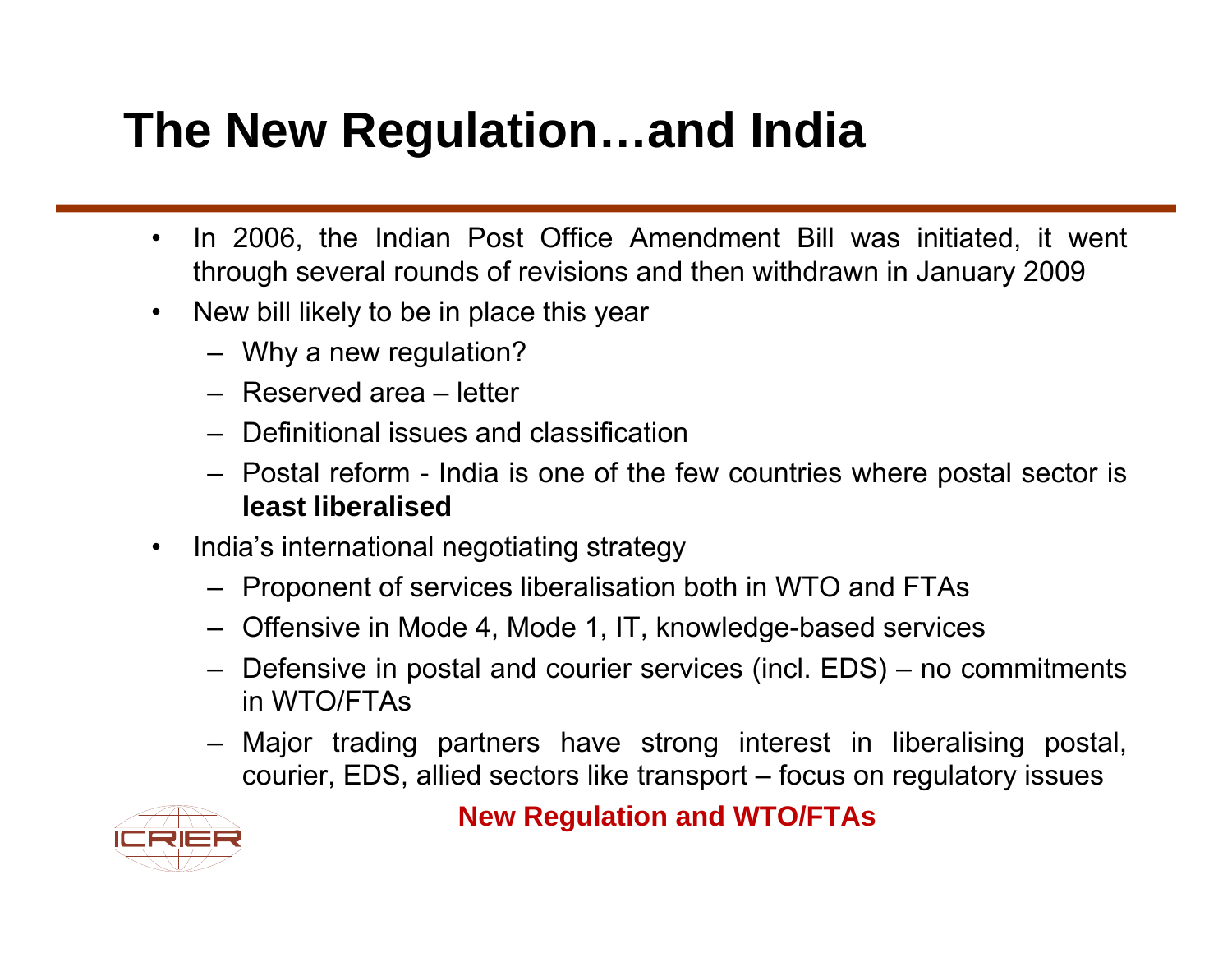#### **Multilateral Liberalisation**

- • In principle, the GATS covers all services except those supplied in the exercise of government authority.
- • However the GATS Article I.3c defines such exclusions narrowly as *"any* services which is supplied neither on a commercial basis nor in competition *with one or more service suppliers."* In case of postal services, it is often argued that while basic mail services, reserved area, etc. can be under USO and therefore outside the scope of GATS, services where national postal administration competes with private sector should be in principal covered under the GATS.
- (S/C/W/39 dated 12 June 1998) stated that "*Postal service of <sup>a</sup> member,* whatever the status of the postal supplier, would be services covered by the *GATS so long as, and which is usually the case, they are supplied on acommercial basis."*

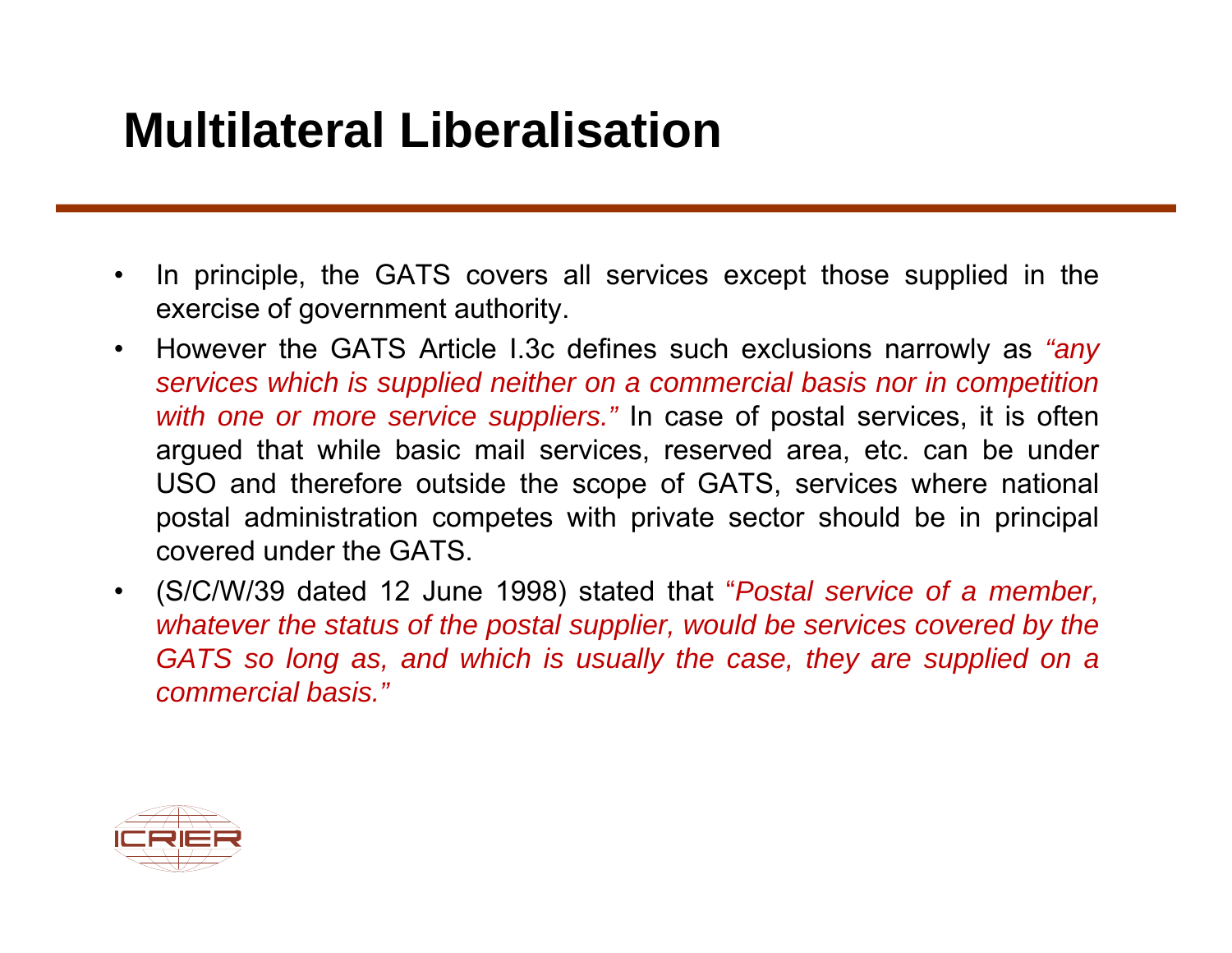#### **Commitments in Uruguay Round**

- $\bullet$ Limited – no major country in postal sector
- • Postal considered essential service –public good

|                 | <b>Postal</b>      | <b>Courier</b>    | Air<br><b>Transport</b> | <b>Rail Transport</b> | Road<br><b>Transport</b> | <b>Services auxiliary</b><br>to all modes of<br>transport |
|-----------------|--------------------|-------------------|-------------------------|-----------------------|--------------------------|-----------------------------------------------------------|
| Australia       |                    |                   |                         |                       |                          |                                                           |
| EU              |                    |                   |                         | $\mathcal{N}$         |                          |                                                           |
| <b>USA</b>      |                    | $\mathcal{N}$     |                         | $\mathcal{A}$         |                          | ان                                                        |
| Japan           |                    |                   |                         | $\mathcal{L}$         |                          | ٨                                                         |
| New Zealand     |                    |                   |                         | $\mathcal{N}$         |                          |                                                           |
| Singapore       |                    | $\mathbf{\hat{}}$ |                         |                       |                          |                                                           |
| <b>Thailand</b> |                    |                   | ٦Ι                      | $\sqrt{ }$            |                          | $\mathcal{N}$                                             |
| Korea           |                    |                   |                         |                       |                          |                                                           |
| Turkey          | $\mathbf{\hat{v}}$ | $\Delta$          |                         | $\mathbf{\hat{i}}$    |                          |                                                           |
| <b>Brazil</b>   |                    | $\mathbf \Lambda$ |                         | $\mathcal{N}$         |                          |                                                           |
| Mexico          |                    | $\mathbf \Lambda$ | V                       |                       |                          |                                                           |
| Argentina       |                    |                   |                         |                       |                          |                                                           |
| <b>Israel</b>   | ٦                  | $\lambda$         |                         |                       |                          |                                                           |
| India           | $\times$           | $\times$          | $\pmb{\times}$          | $\times$              | $\pmb{\times}$           | $\pmb{\times}$                                            |

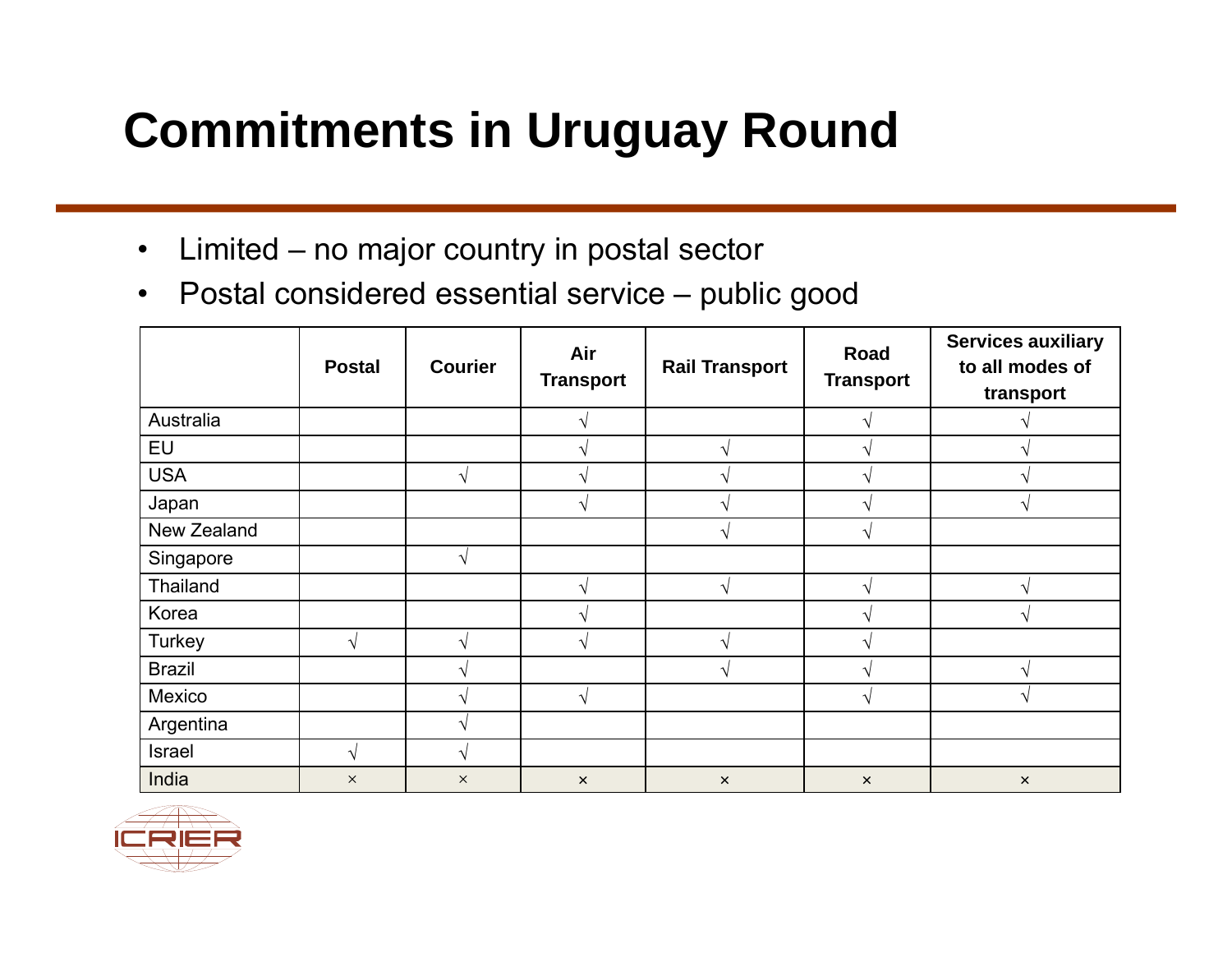#### **Doha Round : Postal, Courier, EDS**

- $\bullet$ Postal Reforms
- $\bullet$ From ownership based definitions to USO service provision
- $\bullet$  Two approaches:
	- EC's classification – who handles the services (public or private)
	- US proposed express delivery as <sup>a</sup> new sub-sector
- $\bullet$ • Joint Communication of 2005
- $\bullet$  To reduce uncertainty adopt <sup>a</sup> common approach to scheduling –
	- Fully describe the committed activities (based on the type of items or type of services delivered)
	- $\blacksquare$ Distinguish between competitive activities and reserved areas
	- $\blacksquare$  Use a neutral classification to ensure that commitments oncompetitive areas apply to all suppliers including holder of postal monopoly rights if they compete to provide services beyond the scope of their monopoly
	- Members have to clarify the relationship between activities covered under postal, courier and express services and other interlinked sectors like transport services.

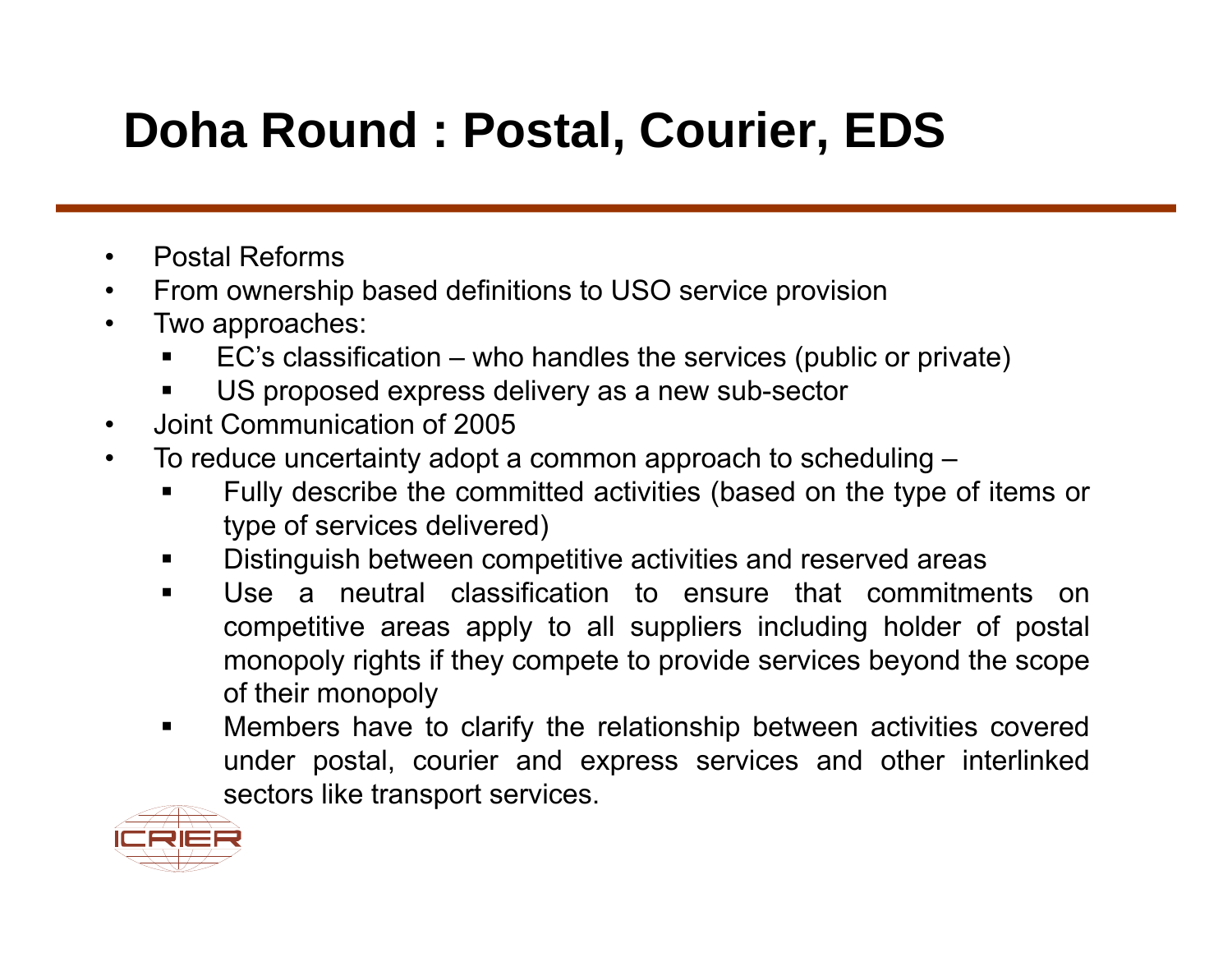#### **Doha Round : Postal, Courier, EDS**

- $\bullet$  Listing of barriers: The US proposal (S/CSS/W/26 dated 18 December 2000)
- Reference Paper: EC (TN/S/W/26 dated 17 January 2005)
- •Not many commitments from acceding countries unlike other services
- $\bullet$  India received <sup>a</sup> pluritateral request in postal and courier and in air transport and logistic. The logistic request included express delivery
- $\bullet$  **Plurilateral request** in Postal and Courier:
	- $\blacksquare$ Recognises USO
	- Focus on clarity of definition
	- $\blacksquare$ Distinguish USO from high-value added services
	- $\blacksquare$  Additional commitments - unreasonable practices by dominant supplier, licensing requirements and independent regulator
- $\bullet$  *Some key issues*
	- *WTO versus UPU*
	- *Domestic Regulatory Regime and Commitments*
	- $\mathbf{r}$ *Linkin g with other sectors*

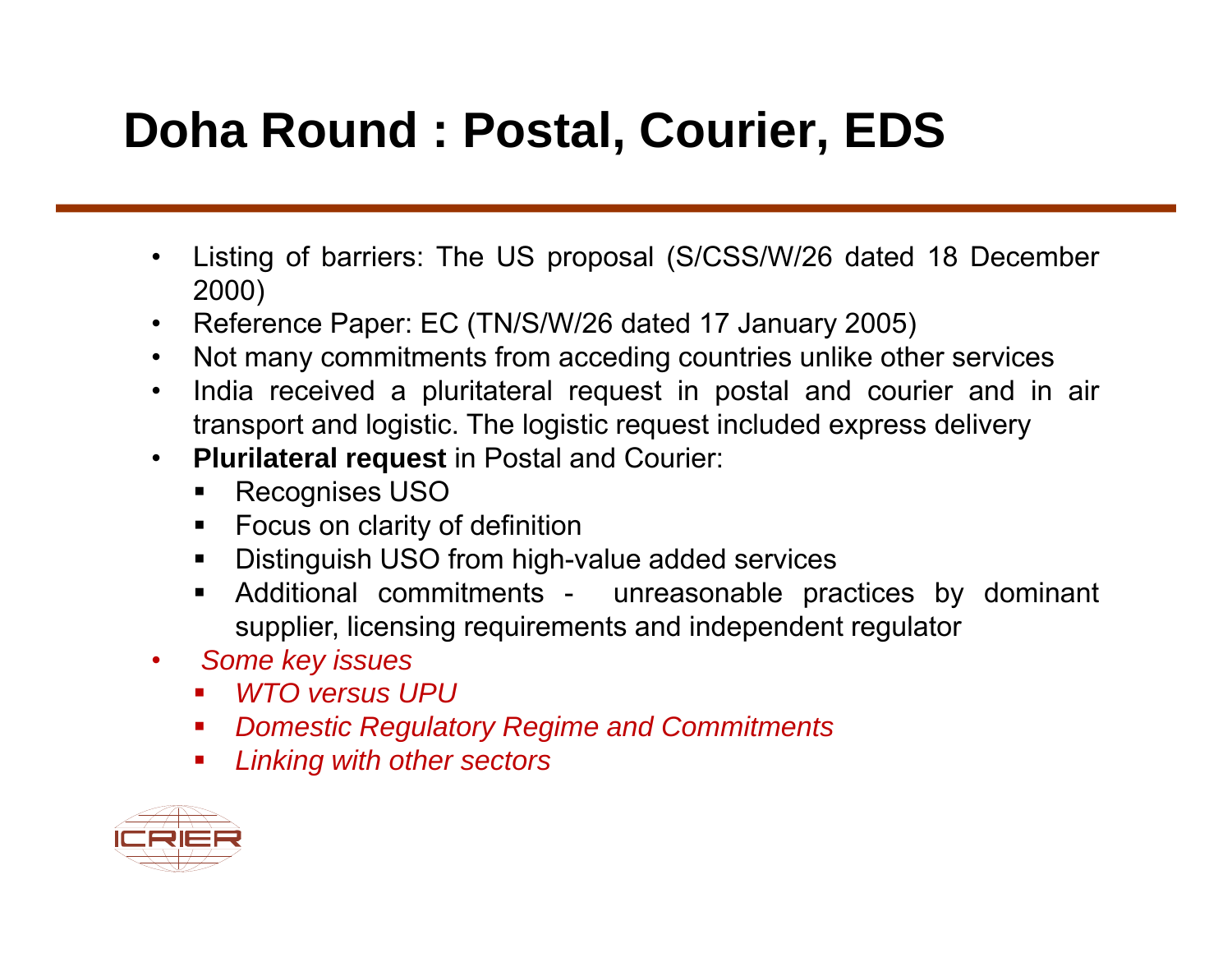#### **Offers/Commitments of WTO Members**

| <b>Service</b><br><b>Sector</b> | <b>UR</b> | <b>Doha</b><br>Round |                 |                           |                           |                           |                           |                           | <b>Services</b><br>auxiliary<br>to all<br>modes |
|---------------------------------|-----------|----------------------|-----------------|---------------------------|---------------------------|---------------------------|---------------------------|---------------------------|-------------------------------------------------|
| Postal                          | 5         | 12                   |                 | <b>Postal</b>             | <b>Courier</b>            | Air<br><b>Transport</b>   | Rail<br><b>Transport</b>  | Road<br><b>Transport</b>  | of<br>transport                                 |
| Courier                         | 33        | 54                   | Australia       | $\boldsymbol{\mathsf{x}}$ | $\boldsymbol{\mathsf{x}}$ | $\circ$                   | $\circ$                   | $\circ$                   | ♦                                               |
| Air                             | 35        | 59                   | EU              | $\blacksquare$            | $\blacksquare$            | $\circ$                   | $\circ$                   | $\circ$                   | $\circ$                                         |
|                                 |           |                      | <b>USA</b>      | $\circ$                   | $\circ$                   | $\Diamond$                | ♦                         | $\circ$                   | $\circ$                                         |
| Rail                            | 18        | 34                   | India           | $\boldsymbol{\mathsf{x}}$ | $\boldsymbol{\mathsf{x}}$ | $\blacksquare$            | $\boldsymbol{\mathsf{x}}$ | $\boldsymbol{\mathsf{x}}$ | $\boldsymbol{\mathsf{x}}$                       |
|                                 |           |                      | Japan           | $\blacksquare$            | $\blacksquare$            | $\Diamond$                | ♦                         | $\circ$                   | ♦                                               |
| Road                            | 32        | 52                   | Singapore       | $\boldsymbol{\mathsf{x}}$ | ♦                         | $\boldsymbol{\mathsf{x}}$ | $\boldsymbol{\mathsf{x}}$ | $\boldsymbol{\mathsf{x}}$ | $\boldsymbol{\mathsf{x}}$                       |
| Auxiliary                       | 22        | 50                   | <b>Thailand</b> | $\boldsymbol{\mathsf{x}}$ | $\boldsymbol{\mathsf{x}}$ | $\circ$                   | $\circ$                   | $\circ$                   | $\circ$                                         |
| <b>Services</b>                 |           |                      | Turkey          | $\Diamond$                | ♦                         | $\Diamond$                | ♦                         | ♦                         | $\boldsymbol{\mathsf{x}}$                       |
| to all<br>modes of              |           |                      | <b>Brazil</b>   | $\boldsymbol{\mathsf{x}}$ | ♦                         | $\boldsymbol{\mathsf{x}}$ | ♦                         | ♦                         | ♦                                               |
| transport                       |           |                      | Mexico          | $\boldsymbol{\mathsf{x}}$ | ♦                         | $\circ$                   | $\blacksquare$            | ♦                         | ♦                                               |
|                                 |           |                      | Argentina       | $\boldsymbol{\mathsf{x}}$ | $\Diamond$                | $\boldsymbol{\mathsf{x}}$ | $\boldsymbol{\mathsf{x}}$ | $\boldsymbol{\mathsf{x}}$ | $\times$                                        |

Note: × - No commitment; ◙ - Improvement in revised offer; ◊ - No improvement in revised offer; ■ - No commitment in UR but in revised offer; \* - Given only Initial offer

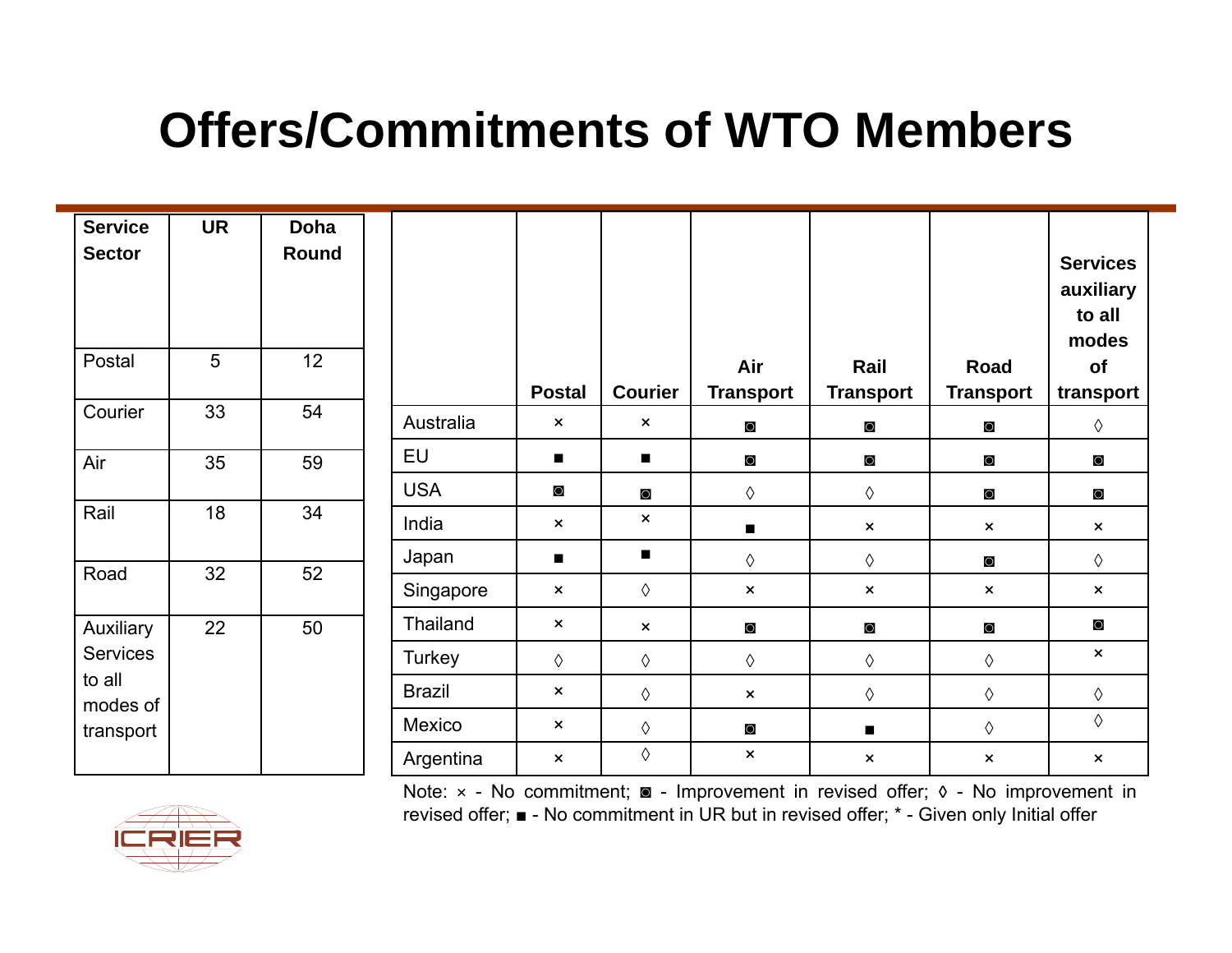#### **Allied Sectors : Transport and Auxiliary Services**

- •Classification and coverage
- • Air transport
	- Curve out, bilateral agreement
	- Transport of mail by air not covered in courier
	- Modernisation Ground Handling
- $\bullet$  Integrated logistics - Logistic check list
	- Core freight services
	-
	- Other logistics
	- Business services
	- EDI trade facilitation–
- • Ground Handling
	- Should it be included? (US versus EU)
	- Competitive ground handling



| <b>IATA Classification of Ground</b><br><b>Handling Activities</b> |
|--------------------------------------------------------------------|
| Representation, Administration &<br>Supervision                    |
| • Passenger Services                                               |
|                                                                    |

- •Ramp Services
- Transport services Load Control Communication Control, Communication & Flight Operations
	- •Cargo and Mail Services
	- •Support Services
	- Security
	- •Aircraft Maintenance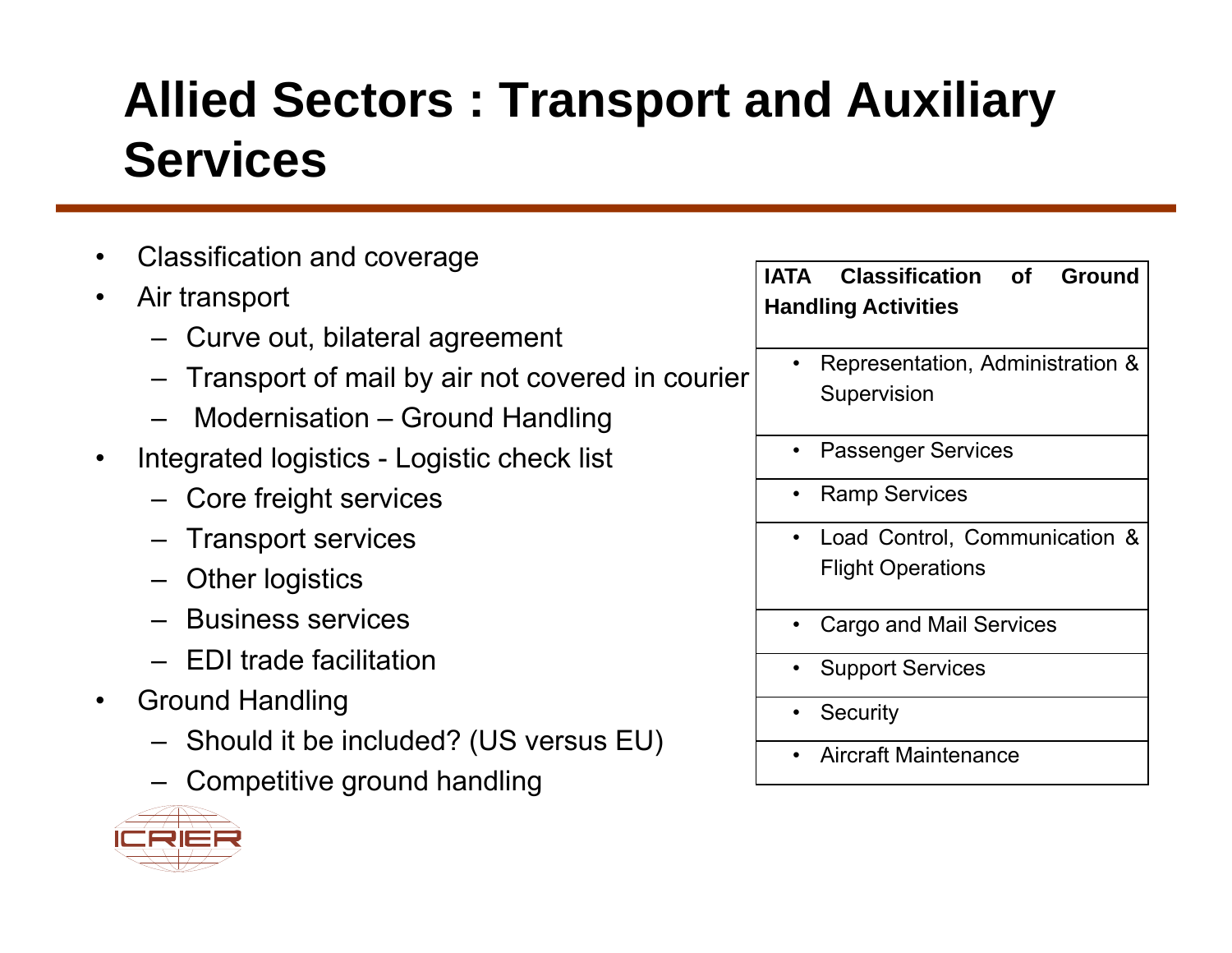#### **Liberalisation through PTAs**

| <b>US</b><br><b>FTAs</b>                                 | Custom<br>reforms                                                   | <b>Members</b>     | <b>No Commitments in</b><br><b>UR of GATS but</b><br><b>Commitments in</b><br><b>PTAs</b> | Improvement<br>in PTAs<br>compared to<br><b>GATS</b> | <b>Similar</b><br><b>Commitments</b><br>in PTAs and<br><b>GATS</b> | <b>No</b><br><b>Commitments</b><br>in GATS and<br><b>PTAs</b> |
|----------------------------------------------------------|---------------------------------------------------------------------|--------------------|-------------------------------------------------------------------------------------------|------------------------------------------------------|--------------------------------------------------------------------|---------------------------------------------------------------|
|                                                          | <b>Prohibits</b><br>cross<br>subsidization<br>anti -<br>competitive | Australia          |                                                                                           |                                                      |                                                                    |                                                               |
| <b>Secure</b><br>future<br>reforms                       |                                                                     | <b>Brazil</b>      |                                                                                           |                                                      | $\sqrt{}$                                                          |                                                               |
|                                                          |                                                                     | Chile              | $\mathcal{N}$                                                                             |                                                      |                                                                    |                                                               |
|                                                          |                                                                     | China              |                                                                                           |                                                      | $\sqrt{}$                                                          |                                                               |
|                                                          | practices                                                           | Colombia           | V                                                                                         |                                                      |                                                                    |                                                               |
|                                                          | Don't<br><b>Follow</b><br><b>CPC</b>                                | <b>EC-15</b>       |                                                                                           | $\sqrt{ }$                                           |                                                                    |                                                               |
| <b>EU</b><br><b>FTAs</b>                                 |                                                                     | India              |                                                                                           |                                                      |                                                                    | $\sqrt{}$                                                     |
|                                                          |                                                                     | Japan              | ا^                                                                                        |                                                      |                                                                    |                                                               |
|                                                          |                                                                     | Korea              |                                                                                           |                                                      |                                                                    |                                                               |
|                                                          |                                                                     | Malaysia           |                                                                                           |                                                      |                                                                    | $\sqrt{}$                                                     |
|                                                          |                                                                     | Mexico             |                                                                                           |                                                      |                                                                    |                                                               |
| <b>Regulatory</b><br>certainty and<br><b>Cooperation</b> |                                                                     | <b>New Zealand</b> | $\mathcal{N}$                                                                             |                                                      |                                                                    |                                                               |
|                                                          |                                                                     | Oman               |                                                                                           | V                                                    |                                                                    |                                                               |
|                                                          |                                                                     | <b>Philippines</b> |                                                                                           | V                                                    |                                                                    |                                                               |
|                                                          |                                                                     | Singapore          |                                                                                           | $\sqrt{}$                                            |                                                                    |                                                               |
|                                                          |                                                                     | Switzerland        | $\mathcal{N}$                                                                             |                                                      |                                                                    |                                                               |
|                                                          |                                                                     | <b>USA</b>         |                                                                                           |                                                      |                                                                    |                                                               |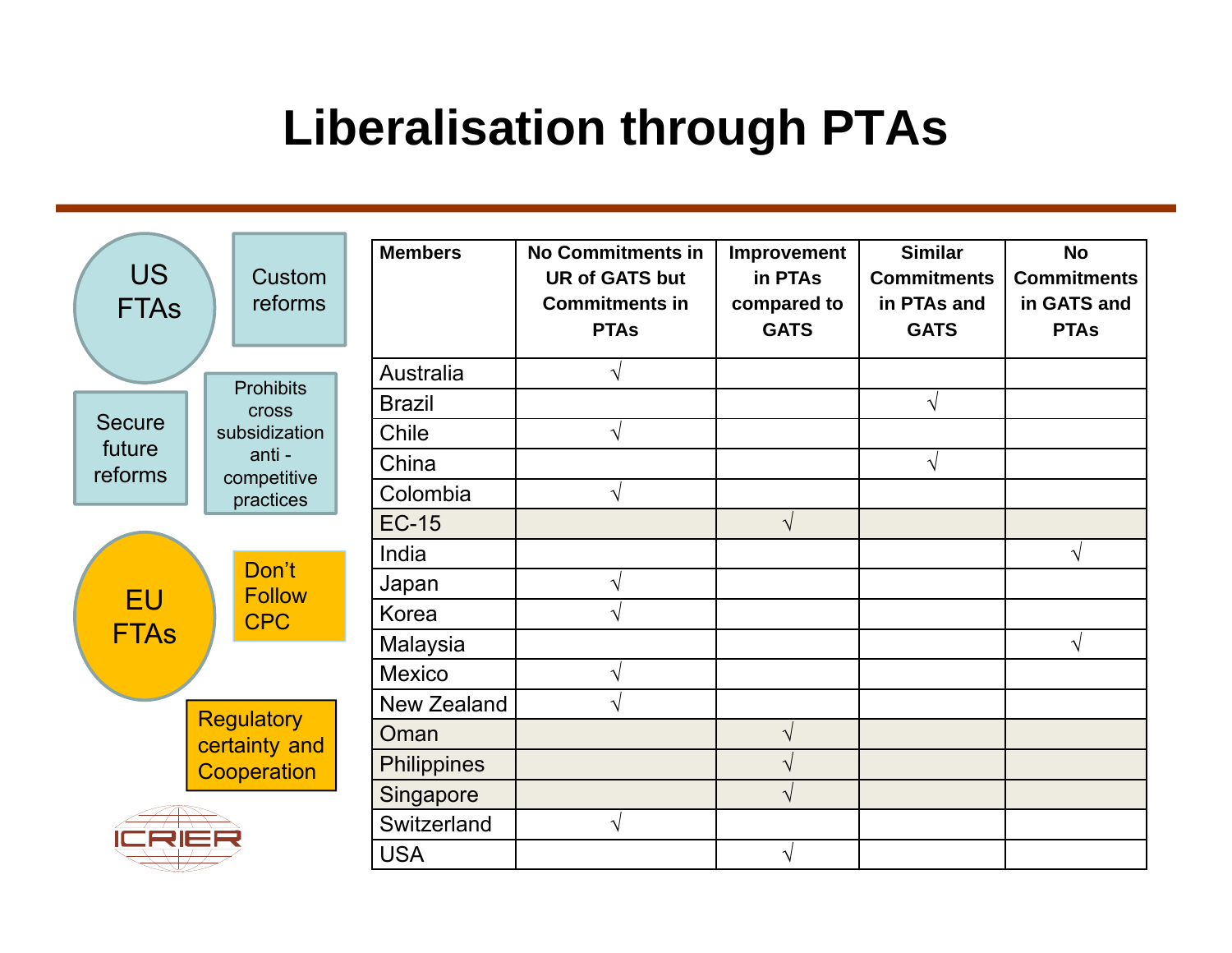#### **Transport**

#### •Limited liberalisation in air transport in FTAs

- •Security, subsidies
- • Airport privatisation, maintenance, ground handling
- •Cooperation
- •Open Sky Policies
- •Single market- EU

Road, Railway, auxiliary services: better commitments in FTAs

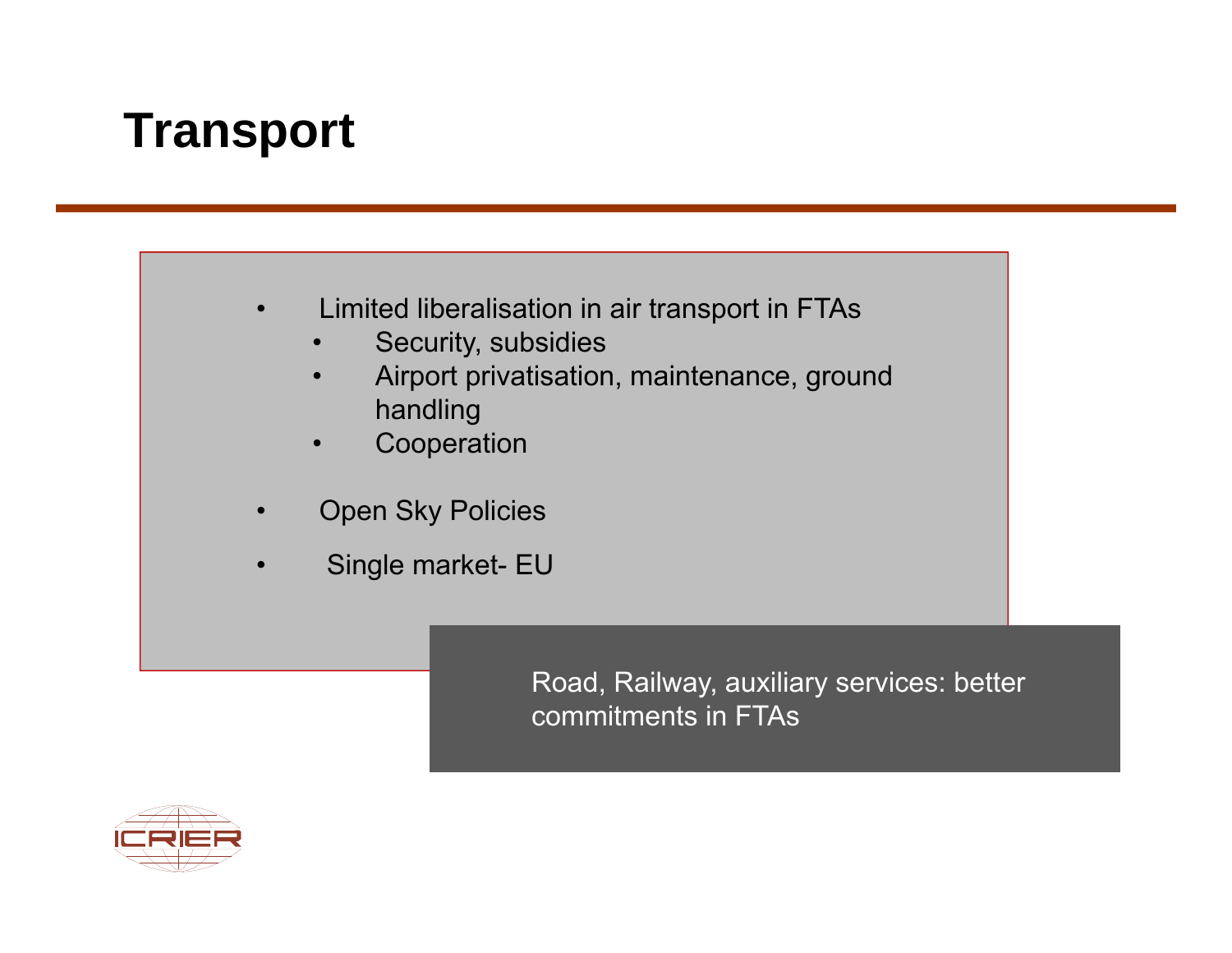#### **India's Existing Commitments**

- • As of date no commitments in postal and courier services
- • Signaling Conference of July 2008 – India offered to take commitments in courier
- •Difficult to undertake commitments in postal **WTO** services
- •Follow W/120 Classification
- •National Treatment – special treatment to EMS





- • So far followed GATS type positive listing approach in services
- •Negative listing of investment with Korea
- • No commitments in services or investment inpostal or courier
- •Similar commitments in transport in WTO/PTA



**Commitments are Lower than Unilateral Regime**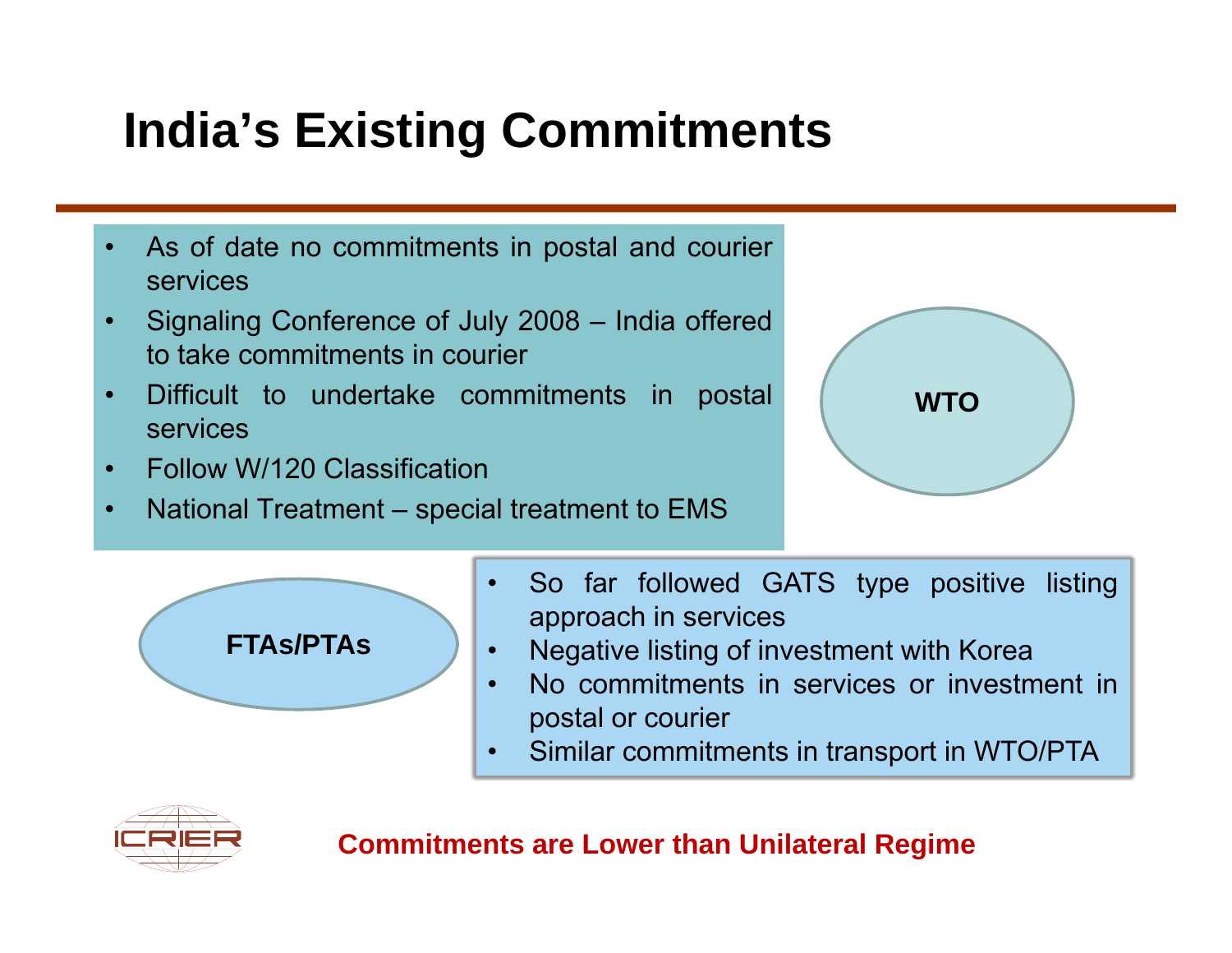### **Negotiating Strategies**

- $\bullet$ Scope for broadening commitments
- $\bullet$ Trade offs with other sectors/modes of India's interest
- $\bullet$ Countries with more restrictions have offensive position
- $\bullet$ Sound regulatory framework
- $\bullet$  **Postal and Courier: New Regulation**
	- What should it cover postal, courier, express (who provides the services) or USO/non-USO services (type of services)
	- Definition
	- Reserved area weight and price multiple what it should include (letter, parcel, EMS??)
	- FDI restrictions?
	- USO coverage, funding, etc.
	- Regulator: role, responsibilities (quality monitoring, tariff setting??), independence, etc.
	- Regulatory transparency
	- Service quality, anti-competitive practices, interconnection

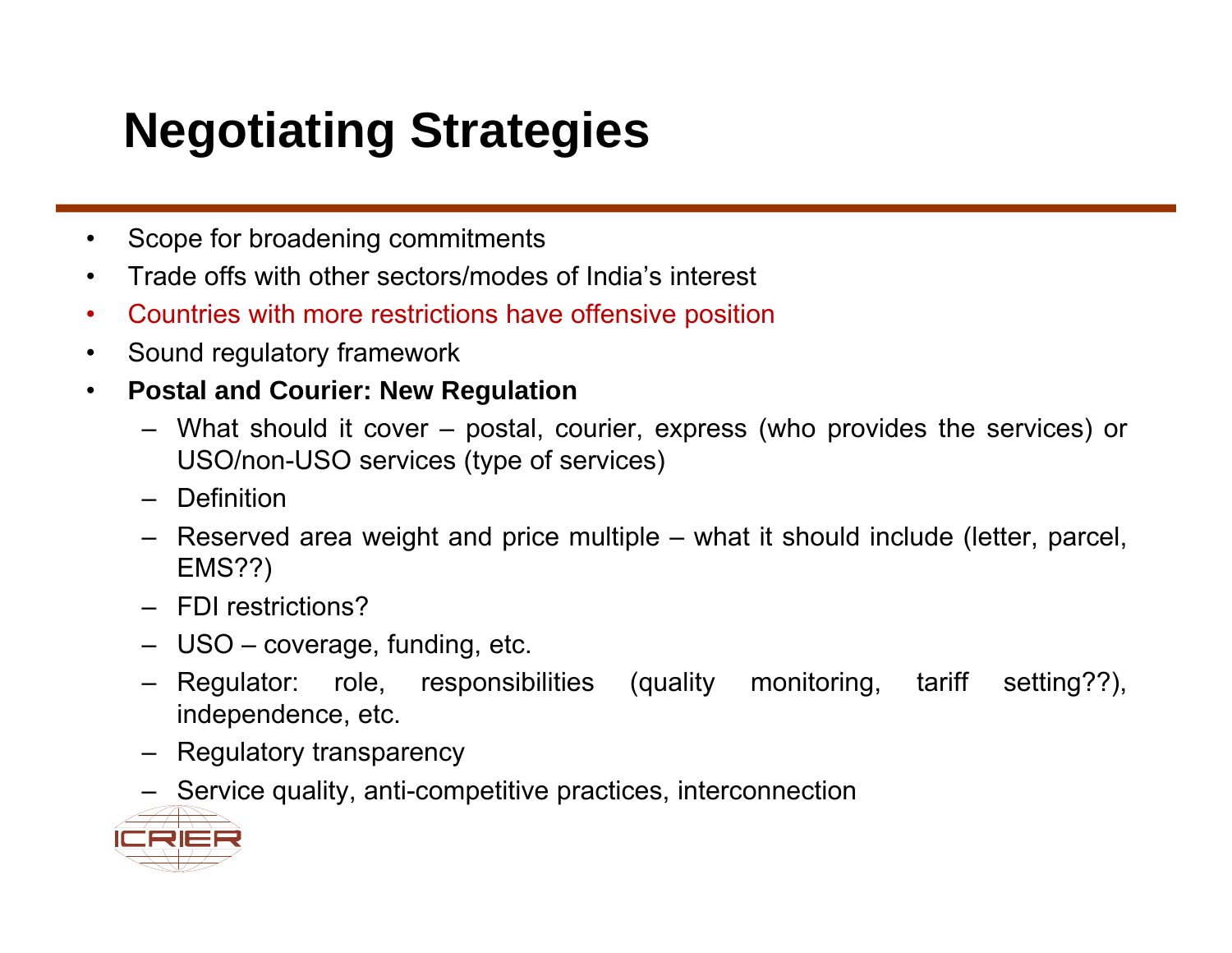#### **Should we go for Registration?**

- •
- $\bullet$  Should there be entry/exit barriers?
- Registration Authority  $\bullet$
- •Registration fee
- •Process – periodic or one time
- Quality monitoring  $\bullet$
- •**Who suffers?**

Why it is needed - different Perception Ranking of India Post and the Most Preferred EDS<br>Provider of Sample Companies (Scale of 1 to 5, Higher is **Better)**



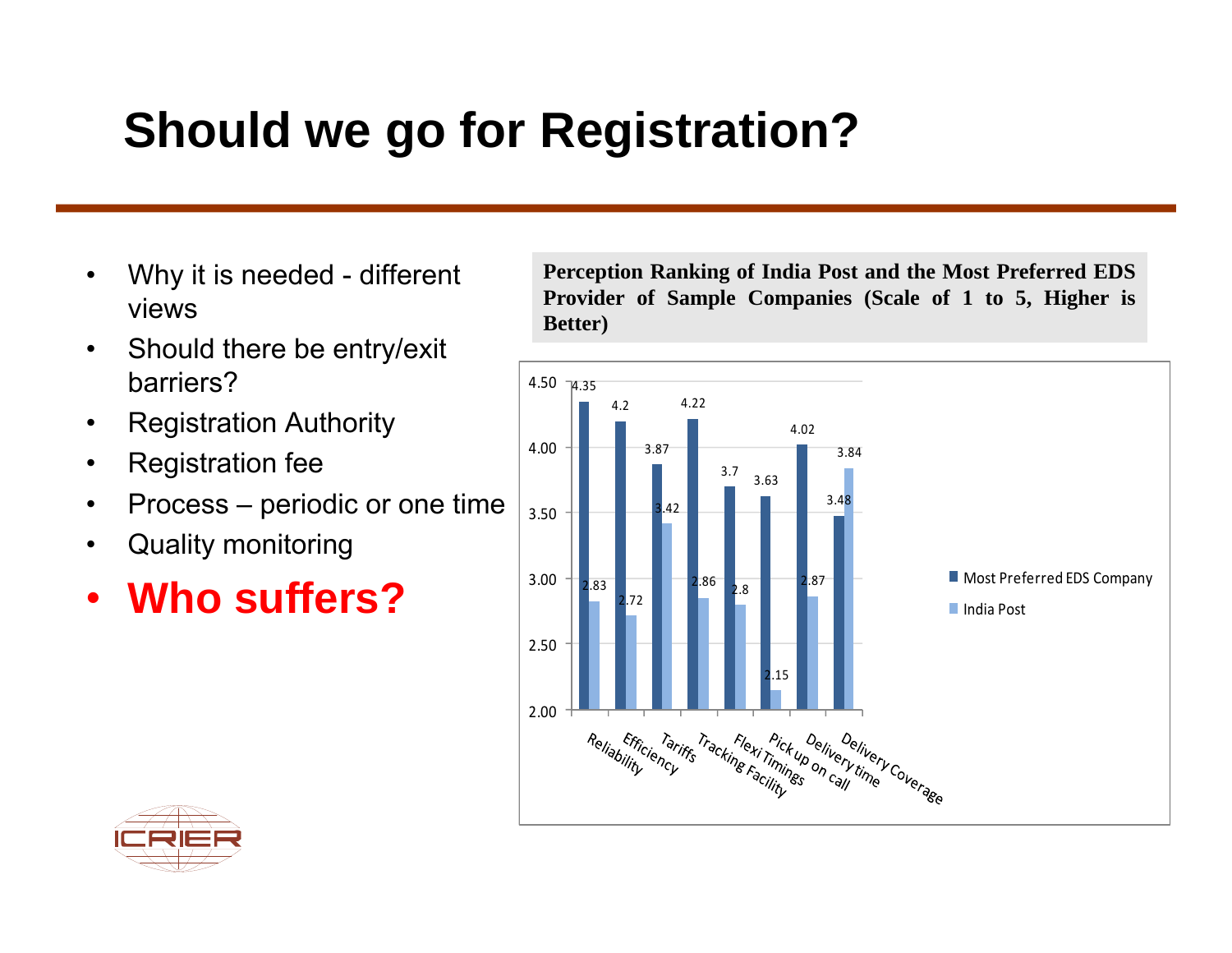## **Air Transport**

- •India would not go beyond Air Transport Annex in WTO/FTA
- $\bullet$ • In September 2007, the Ground Handling Policy was announced, implementation has been deferred
- $\bullet$  Limits to three service providers in Delhi, Mumbai, Chennai, Kolkata, Bangalore and Hyderabad (a) airport operator or its JV (b) Subsidiary companies of national carrier or their joint ventures and (c ) any third party providers selected through competitive bidding
- $\bullet$  Concern of express companies: competitive ground handling, right pricing, service quality, how to address the specialized needs of this sector (timebound deliveries), existing investment on equipments, employment
- $\bullet$ Policy consistent with international regulation and India's bilateral agreements
- $\bullet$  Airport Economic Regulatory Authority of India – tariff regulation – competitive ground handling

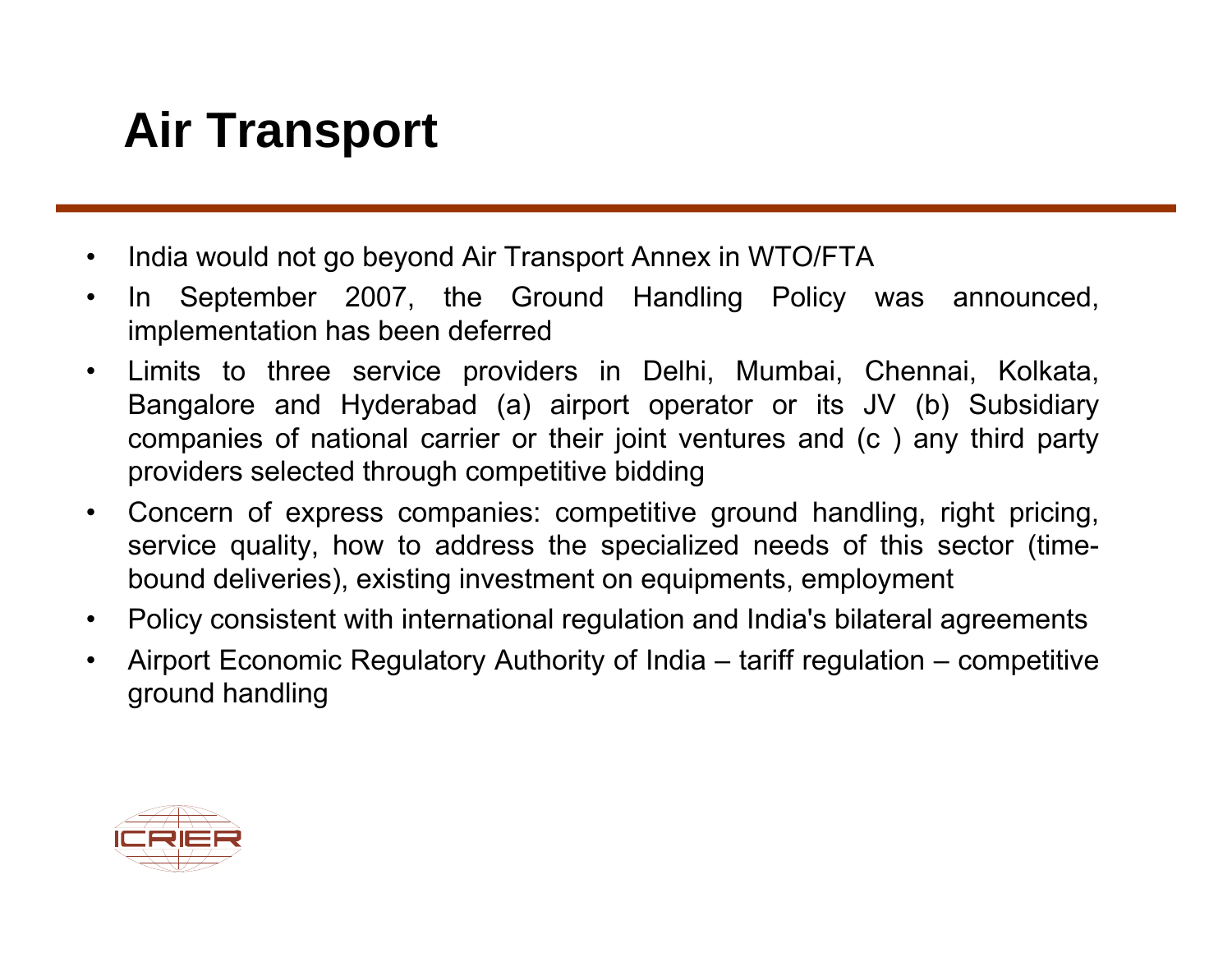#### **Some Thoughts on Postal Bill….**

- • Regulation needs to take into account international best practices, should be transparent and support competition and technological development while taking into account USO
	- Clearly define USO, reserved area, etc.
	- No cross-subsidisation or reservation of premium products/services
	- Removal of anti-competitive practices
	- Independence of regulator from government and postal/EMS service provide r
	- Inter-ministerial coordination

Regulation should be designed in a transparent manner by an independent organisation with sound knowledge of international law.



Different from telecommunication:Regulatory regime need to take into account the special needs of this sector